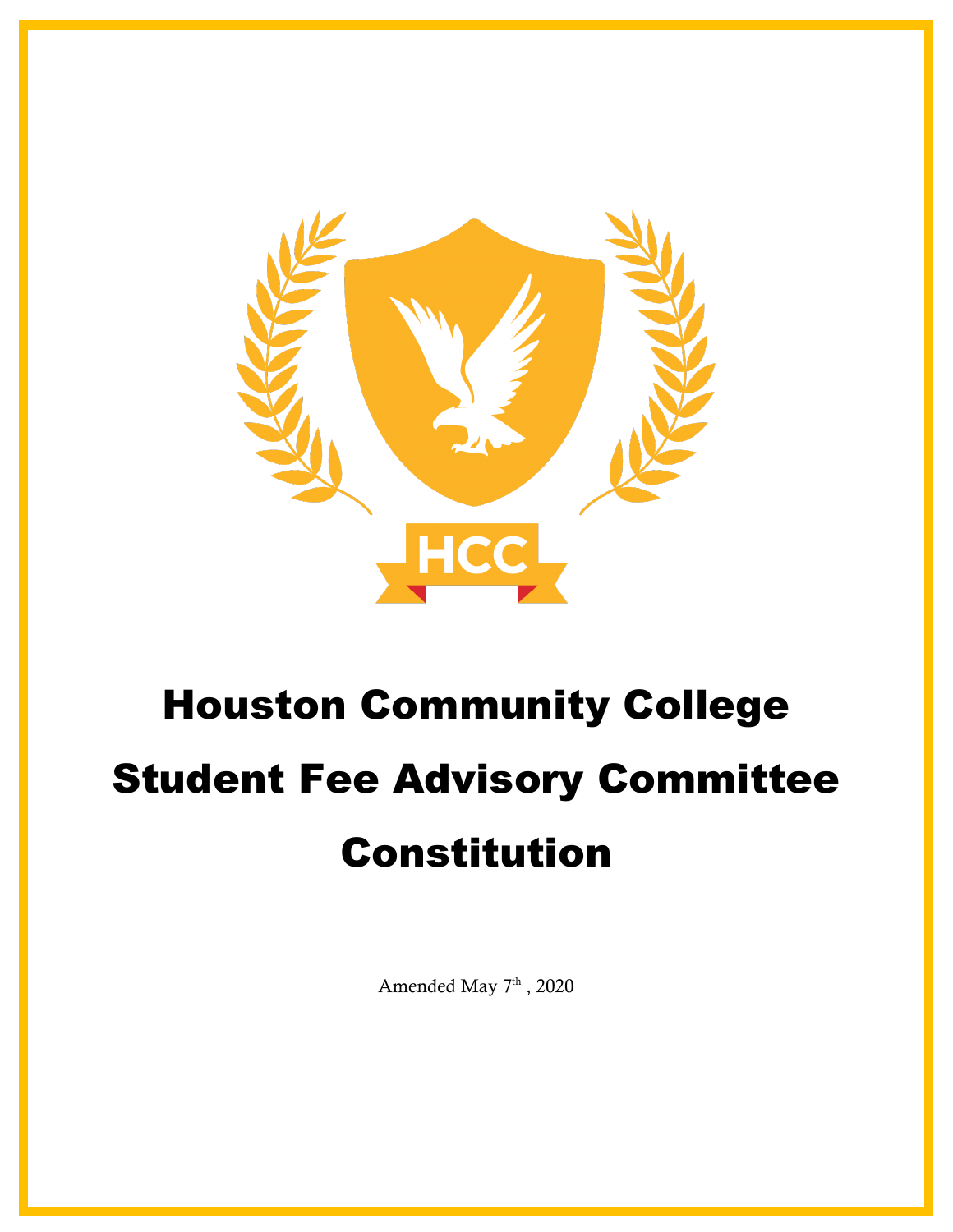# TABLE OF CONTENTS

| <b>ARTICLE I</b>    |  |
|---------------------|--|
| <b>ARTICLE II</b>   |  |
| <b>ARTICLE III</b>  |  |
| <b>ARTICLE IV</b>   |  |
| <b>ARTICLE V</b>    |  |
| <b>ARTICLE VI</b>   |  |
| <b>ARTICLE VII</b>  |  |
| <b>ARTICLE VIII</b> |  |
| <b>ARTICLE IX</b>   |  |
| <b>ARTICLE X</b>    |  |
| <b>ARTICLE XI</b>   |  |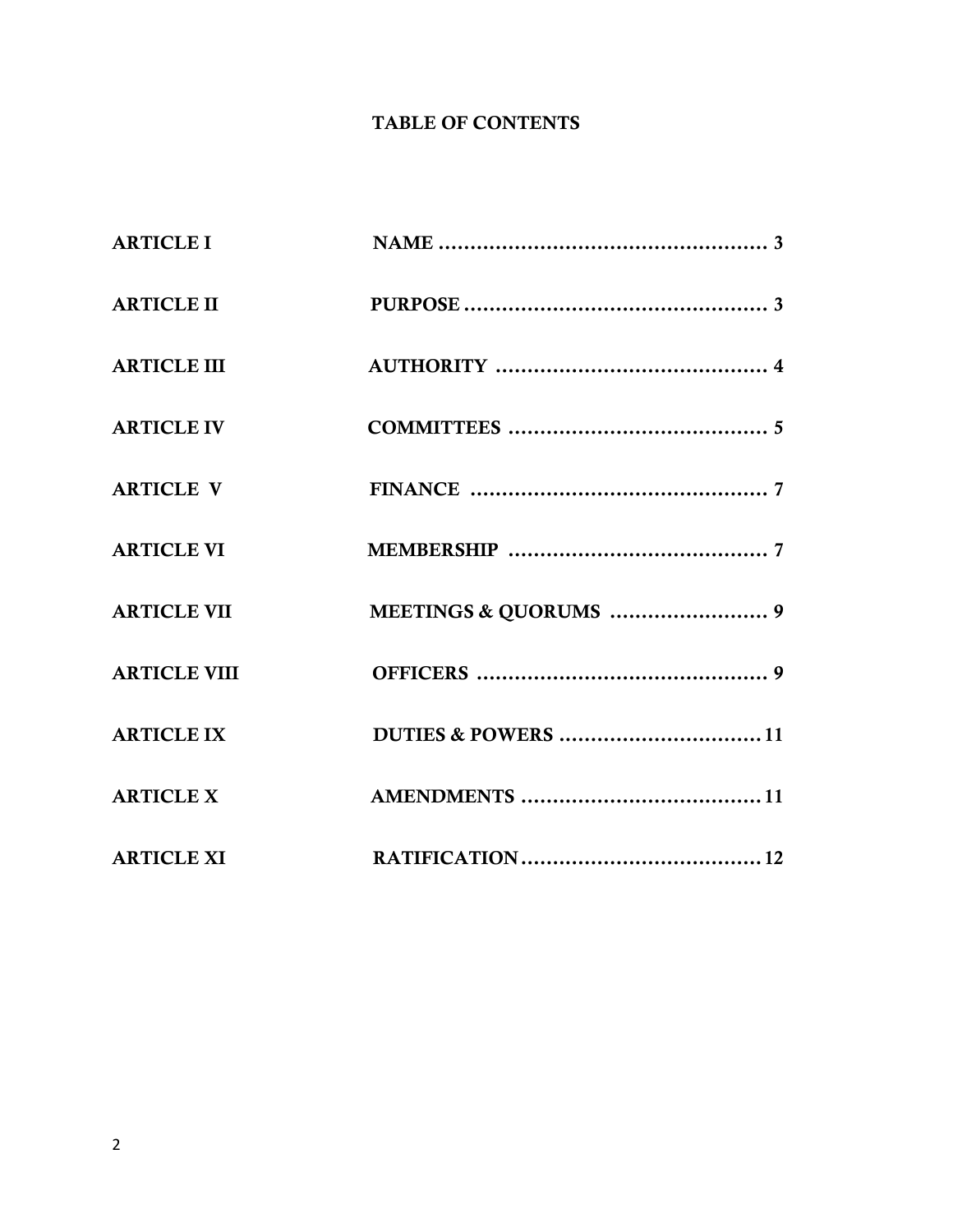### **ARTICLEI**

#### Name

#### Section 1.

This committee, by its full title, shall be known asthe Student Fee Advisory Committee (SFAC) of the Houston Community College-District, Houston, Texas. This committee's abbreviated titles shall be known as (1) the Student Fee Advisory Committee HCC-D; (2) the Student Fee Advisory Committee; (3) SFAC-BCC-D; (4) SFAC.

#### Section2.

The name of this committee may be used only in conjunction with the purpose and or officially espoused by the committee.

#### ARTICLE II

#### Purpose

#### Section 1.

This committee will advise the governing board of Houston Community College-District and the administration on the type, amount, and expenditure of the compulsory fee which is the Student Activity Fee that is collected from semester credit hour students.

#### Section 2.

The Student Fee Advisory Committee oversees the conglomerate Houston Community College system student fee activity account.

#### Section 3.

This committee will govern the disbursement of funds for any student activity and or services, which is in accordance to the Texas Education Code Section 54.503.

#### Section 4.

This committee serves as the governing board for College Activity Boards of the Houston Community College-District that include Central College CAB,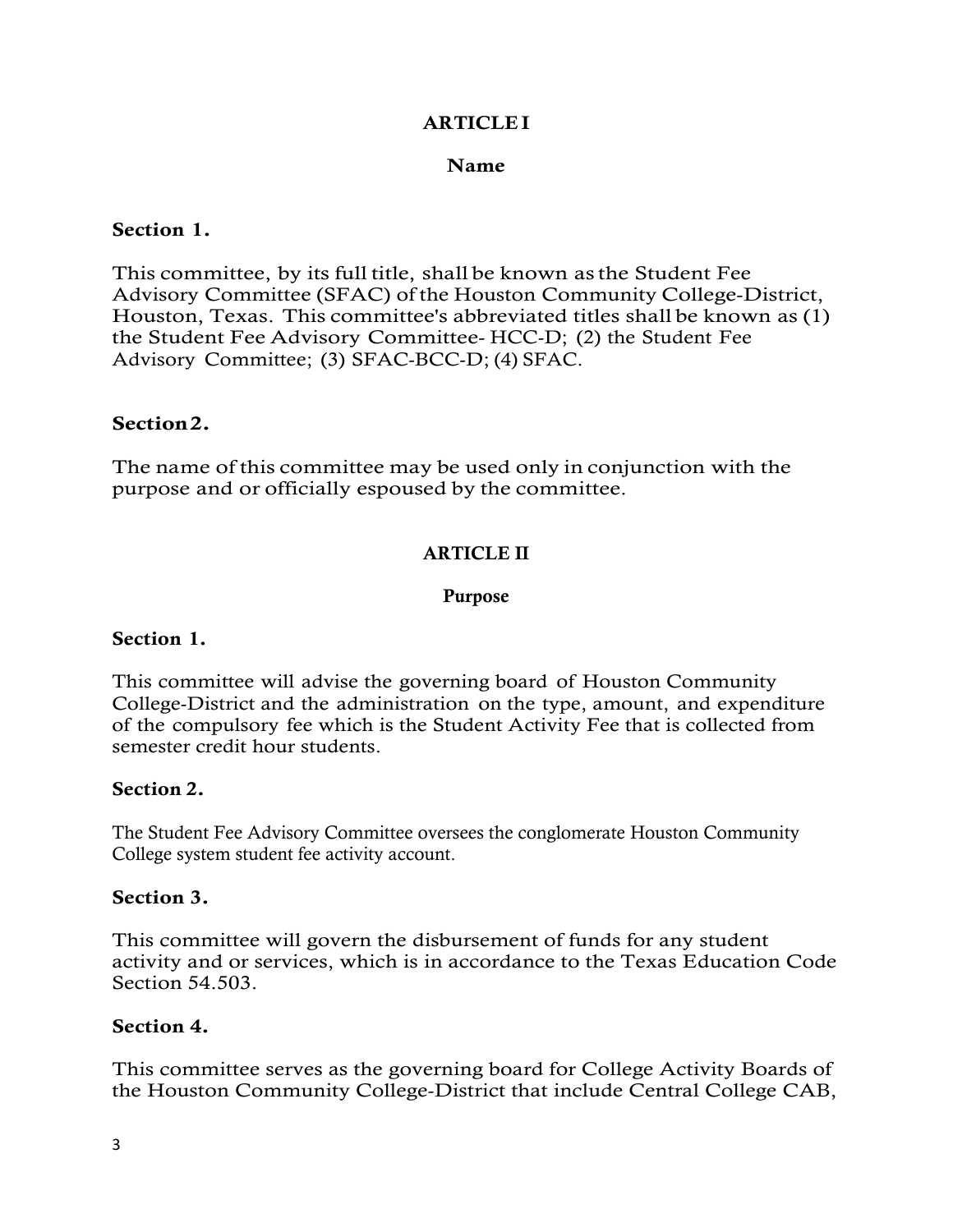Coleman College CAB, Northeast College CAB, Northwest College CAB, Southeast College CAB, and Southwest College CAB.

# Article III

## Authority

## Section 1.

Authority to manage the Student Activity Fee is vested in the Student Fee Advisory Committee by the Houston Community College-District Board of Trustees. This authority is pursuant to the Texas State Legislature via Texas Education Code 54.5031. The committee shall obey the policies and procedures of Houston Community College-District as set forth by the Board of Trustees, as well as, all applicable laws of the State of Texas as stated in the Texas Education Code.

## Section 2.

This committee is vested with all the authority needed to conduct its stated purpose. That authority includes the following:

S.S. 01 Make HCC-D policy recommendations regarding the Student Activity Fee to the administration of Houston Community College-District and/or the Board of Trustees.

S.S. 02 Manage and be responsible for its accounts.

S.S. 03 Create standing rule of governance of the committee and its members.

S.S. 04 Create a subcommittee, no later than the beginning of the fiscal year, at each College of Houston Community College-District and another at the district level which shall be referred to as the HCC (Name of the College or District) College Activity Board (CAB) and must approve the size of subcommittee, if it should vary from five members.

S.S. 05 Create a jurisdiction for each subcommittee, and vest in them the authority to receive, hear, approve, amend or deny all proposals for Student Activity Fee funding that arise from said jurisdiction.

S.S. 06 Serve as the final appeal for all actions and decisions by the subcommittees.

S.S. 07 All subcommittees will be required to produce annual report from the previous fiscal year by September 30<sup>th</sup> of the current fiscal year.

S.S. 08 Conduct any disciplinary action necessary against any committee member, subcommittee member, or the subcommittee as a whole for any violation Houston Community College policies and procedures, as well as, any violation of the Texas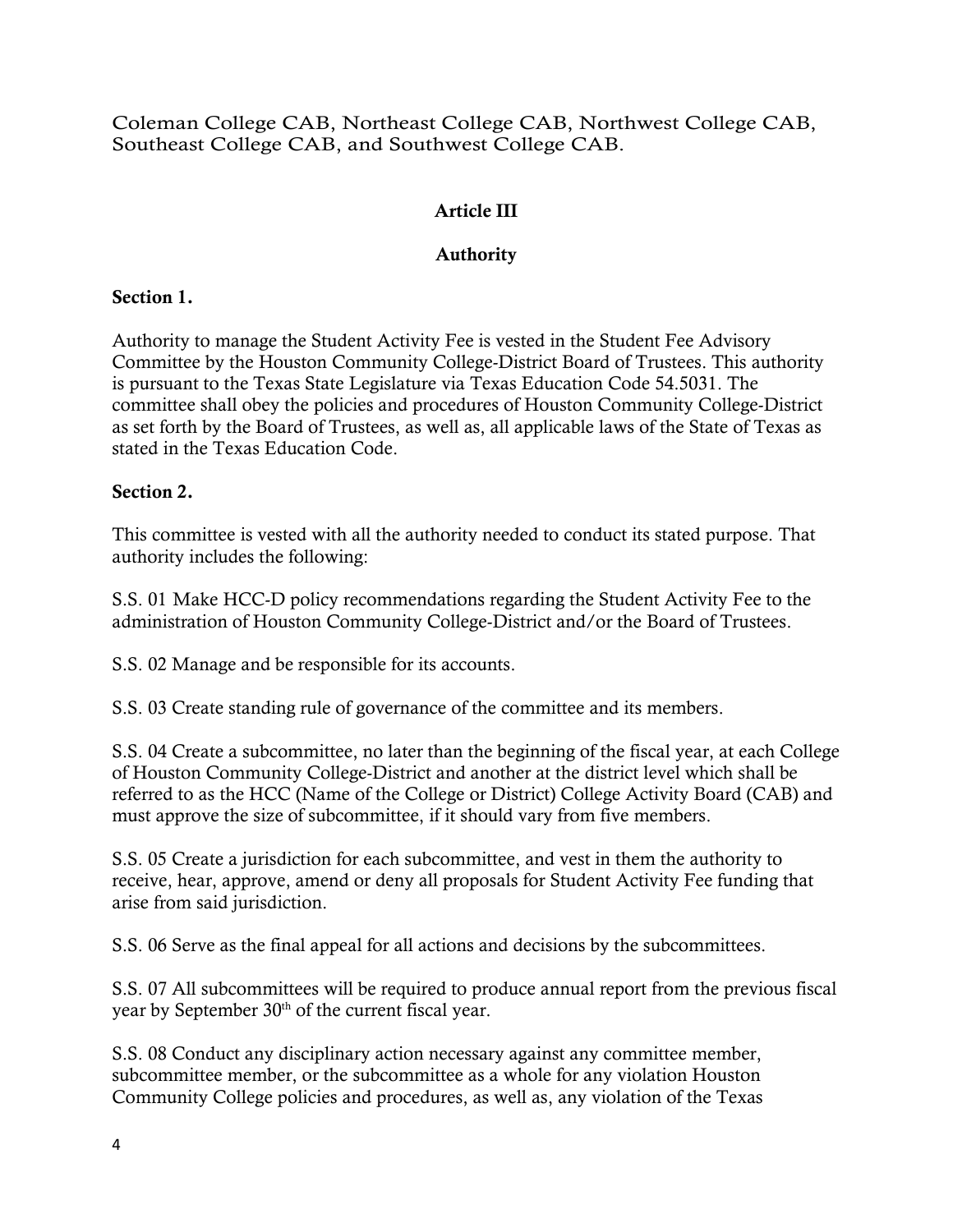Education Code. Disciplinary actions may include removal from the committee and a referral to the Dean of Students at their respective college for further disciplinary review.

S.S. 09 Increase the Student Activity Fee by a maximum of 10% in any year with the approval of the Houston Community College Board of Trustees. Any increase in excess of 10% can only be requested by the United Student Council, and must be approved by them and the Houston Community College Board of Trustees.

S.S. 10 With the approval of the Student Life Council this committee will adopt, create and/or act upon policies and procedures deemed necessary for the operation of the committee and/or subcommittees.

## Section 3.

All recognized college and/or district student organizations, as well as, all college and/or district entities, shall work in conjunction with the Student Fee Advisory Committee on all issues relating to the Student Activity Fee, and shall make no statues or resolutions that are contrary to those of this committee.

#### Section 4.

No student, or group of students, may form any entity which; contradicts, undermines, or rivals the purpose of the Student Fee Advisory Committee.

#### Article IV

#### **Committees**

#### Section 1.

For the purpose of conducting the necessary affairs of this organization, the SFAC shall create committees as it deems necessary.

#### Section 2.

Of these committees, there shall be three types; standing, special, and joint. Each defined as below.

S.S. 01 A standing committee shall be a committee that will become permanent of this organization.

> 1. The Fund Balance Committee will be a standing committee that will assist the Student Life Coordinators with identifying acceptable use of monies in the Student Activity Fee Fund Balance Account.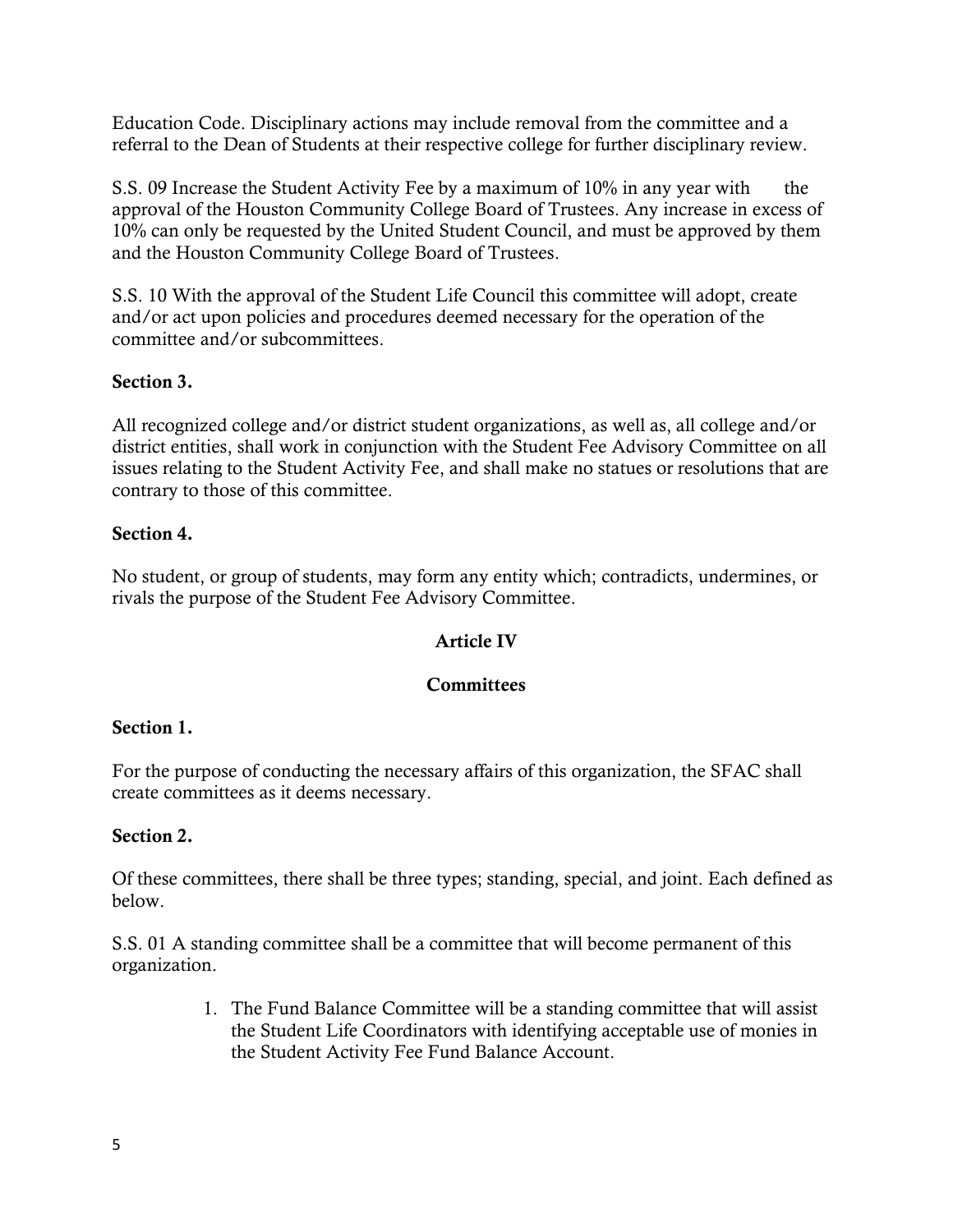S.S. 02 A special committee shall be those committees that are designed to fulfill a specific task and are dissolved by the conclusion of the specific task.

> 1. Examples of special committees include but are not limited to Special Funding, Facilities, or Research.

S.S. 03 A joint committee is a committee that is formed with an organization outside of SFAC.

## Section 3.

The President with assistance of the SFAC shall appoint chairs for all committees except for each College Activity Board.

#### Section 4.

The following committees shall be the standing committees of this organization. This list may be increased or decreased by two-thirds (2/3) vote of the members present.

- S.S. 01 College Activity Board (CAB)
	- 1. Mission: The CAB is the committee which decides based on specific guidelines set forth by the SFAC what activities will be funded using the Student Activity monies distributed by the SFAC. The committee will receive proposals from interested parties and debate, discuss and vote on each proposal.
	- 2. Each college Student Government Association along with the College President and College Student Life Coordinator are responsible for establishing each CAB.
	- 3. Each CAB should have at least (5) members in total, (3) three who are students and (2) two who are faculty/staff. Any expansion shall have a simple student majority.
	- 4. The college Student Government Association shall select the student members who petition to be selected. The College President or the President's designee shall select one faculty/staff member. The college Student Life Coordinator is a permanent member. If the college does not have an active Student Government Association, then the respective Student Life Coordinator will appoint student CAB members from active student organizations.
	- 5. Each Student Government Association Treasurer is a permanent member of CAB.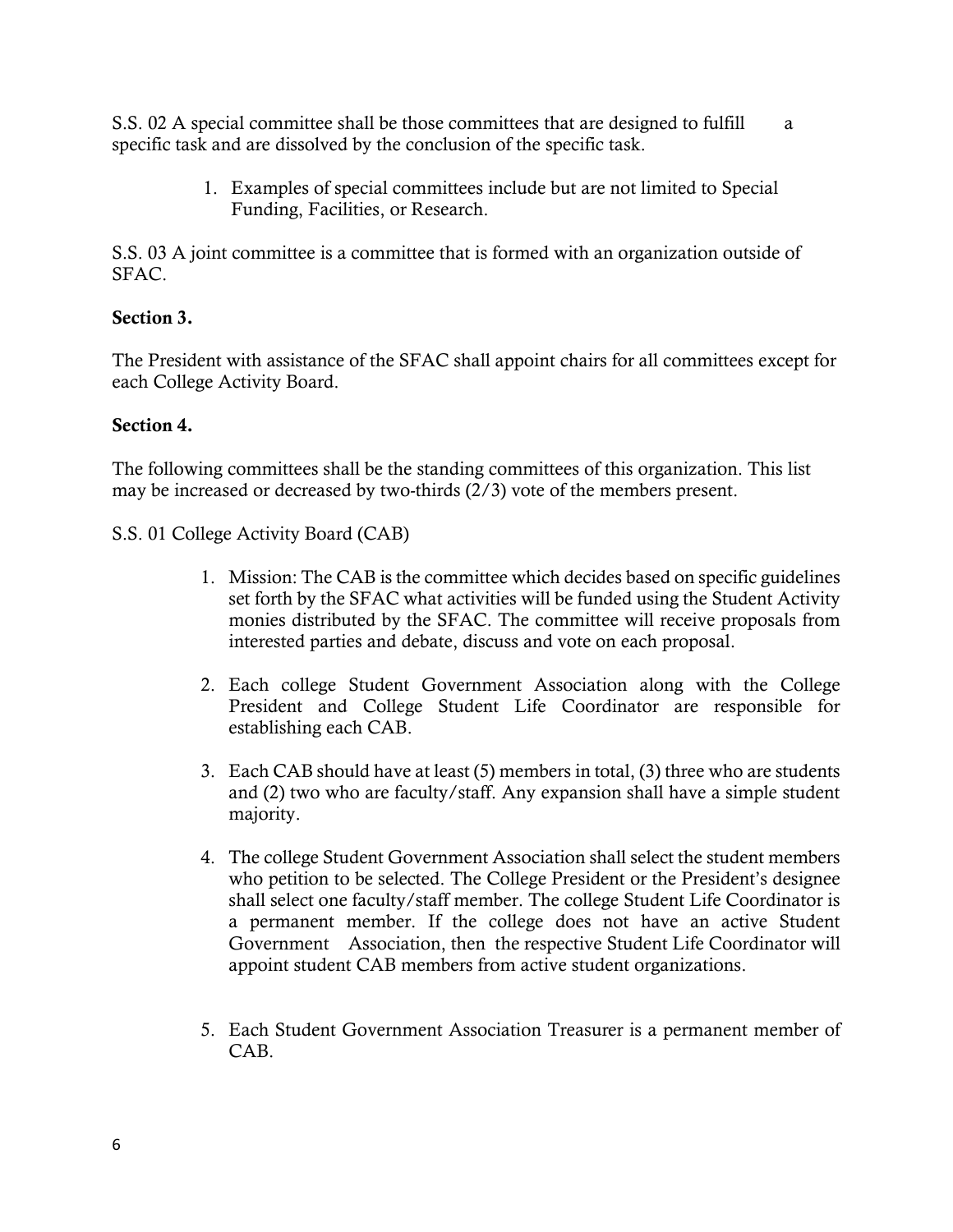- 6. The CAB is a subcommittee of the SFAC and is therefore under the direct supervision of the SFAC.
- 7. The CAB must send one representative each SFAC meeting.

#### Section 5.

Standing committees, special committees and the College Activity Board are authorized to meet by electronic communication media so long as all committee members may participate.

#### Article V

#### Finance

#### Section 1.

The Student Fee Advisory Committee of Houston Community College-District, Houston, Texas, shall have an annual account independent of both the district administration budget and of any student organizations named STS0 which houses fiscal year budget prior to allocation.

#### Section 2.

Any transactions made by the SFAC require the signatures of the committee Treasurer, Chair and the Vice Chancellor of Student Engagement and Success.

#### Article VI

#### Membership

#### Section 1.

The membership of the Student Fee Advisory Committee (SFAC) shall consist of eleven (11) members that are classified in two categories- student representatives and faculty/staff representatives.

#### Section 2.

The SFAC shall have six (7) student representatives- one from each college and the treasurer from the United Student Council—and five (5) faculty/staff representatives.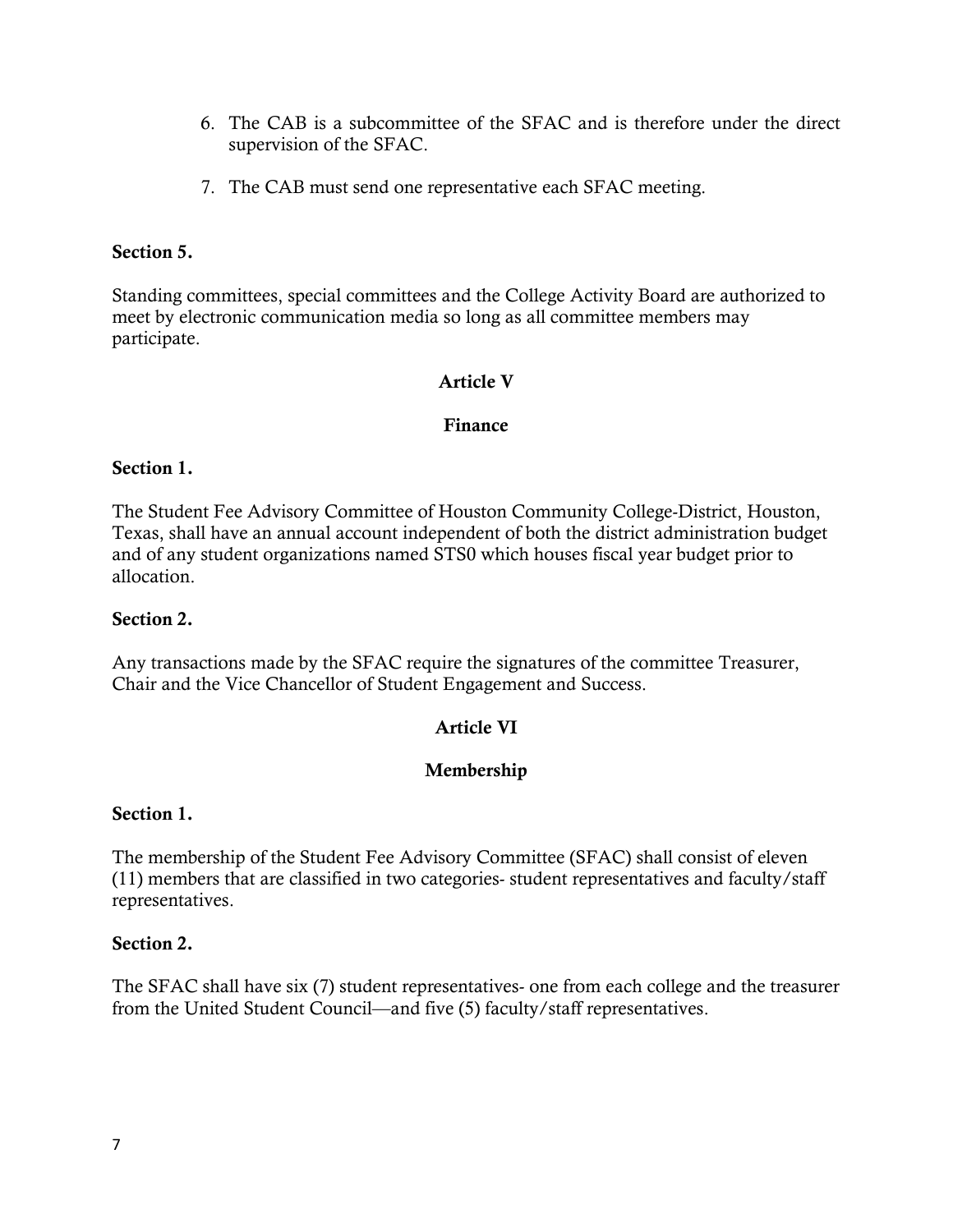## Section 3.

The United Student Council (USC) shall appoint all student Representatives no later than the end of September of each academic year, except for those who have a standing term.

## Section 4.

Student representatives must meet the following criteria"

S.S. 01 Must be enrolled in a minimum of at least six (6) semester credit hours in both the Fall and Spring semesters and Summer optional at Houston Community College-District.

S.S. 02 Have a Grade Point Average (GPA) of 2.75 and above.

S.S. 03 Must be an active member of the college's recognized Student Government Association (SGA) or the respective College CAB.

## Section 5.

The chancellor shall appoint the faculty/staff representatives unless such task is delegated to a student services administrator by the chancellor.

## Section 6.

Faculty/Staff representatives must meet the following criteria:

S.S. 01 Must be a full-time employee of Houston Community College-District.

S.S. 02 The designees appointed must hold the following positions at Houston Community College. HCC College President or President's designee, HCC College Operations Officer, HCC Student Life Coordinator, HCC Faculty Senate President, and 1 District Staff.

S.S. 03 Must obtain permission from his/her immediate supervisor to serve.

#### Section 7.

Term of service for all members shall be from May  $31<sup>st</sup>$  to May  $30<sup>th</sup>$ .

S.S. 01 There shall be three (3) designated two-year term and three designated one-year for the student representatives.

S.S. 02 The two-year term student representative opportunities shall be rotated among the colleges.

S.S. 03 No college can have a two-year student representative opportunity consecutively.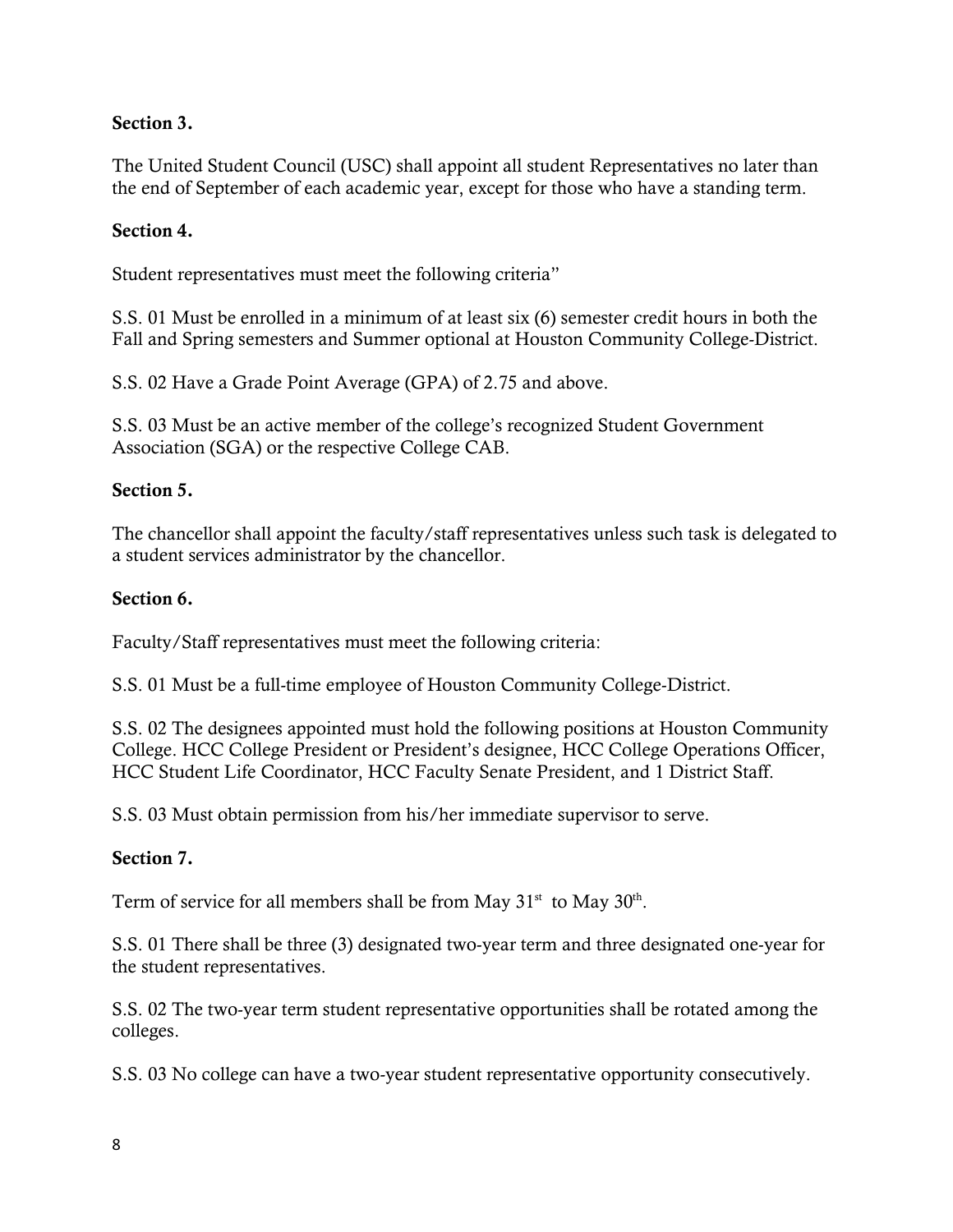S.S. 04 Faculty/staff representatives are limited to one-year terms unless reappointed by the Chancellor or the student services designated administrator.

#### Section 8.

Resignations from SFAC must be written, dated, signed and submitted to the Chairperson by the resigning members. The Chancellor and president of the United Student Council (USC) must be notified of all resignations by the SFAC chairperson.

#### Section 9.

If a student vacancy in an appointive position on the committee shall be filled for the unexpired portion of the term with a student from the college that has the vacancy by the Student Life Coordinator at that college. If a faculty/staff vacancy in an appointive position on the committee shall be filled for the unexpired portion of the term by an appointment by the Chancellor or his or her student services designee.

## Article VII

## Meetings and Quorums

#### Section 1.

Meetings of the Student Fee Advisory Committee will take place once a month on the first Friday of every month.

#### Section 2.

The Chair and the Vice Chancellor of Student Success and a majority of committee members may call special meetings of the SFAC.

#### Section 3.

A quorum for conducting business of any regular or special meeting shall be seven (7) committee members, with the student representatives having four (4) votes and the staff and or administrative representatives having three (3) votes.

#### Article VIII

#### **Officers**

#### Section 1.

The committee shall consist of the following elected student officers:

S.S. 01. Chair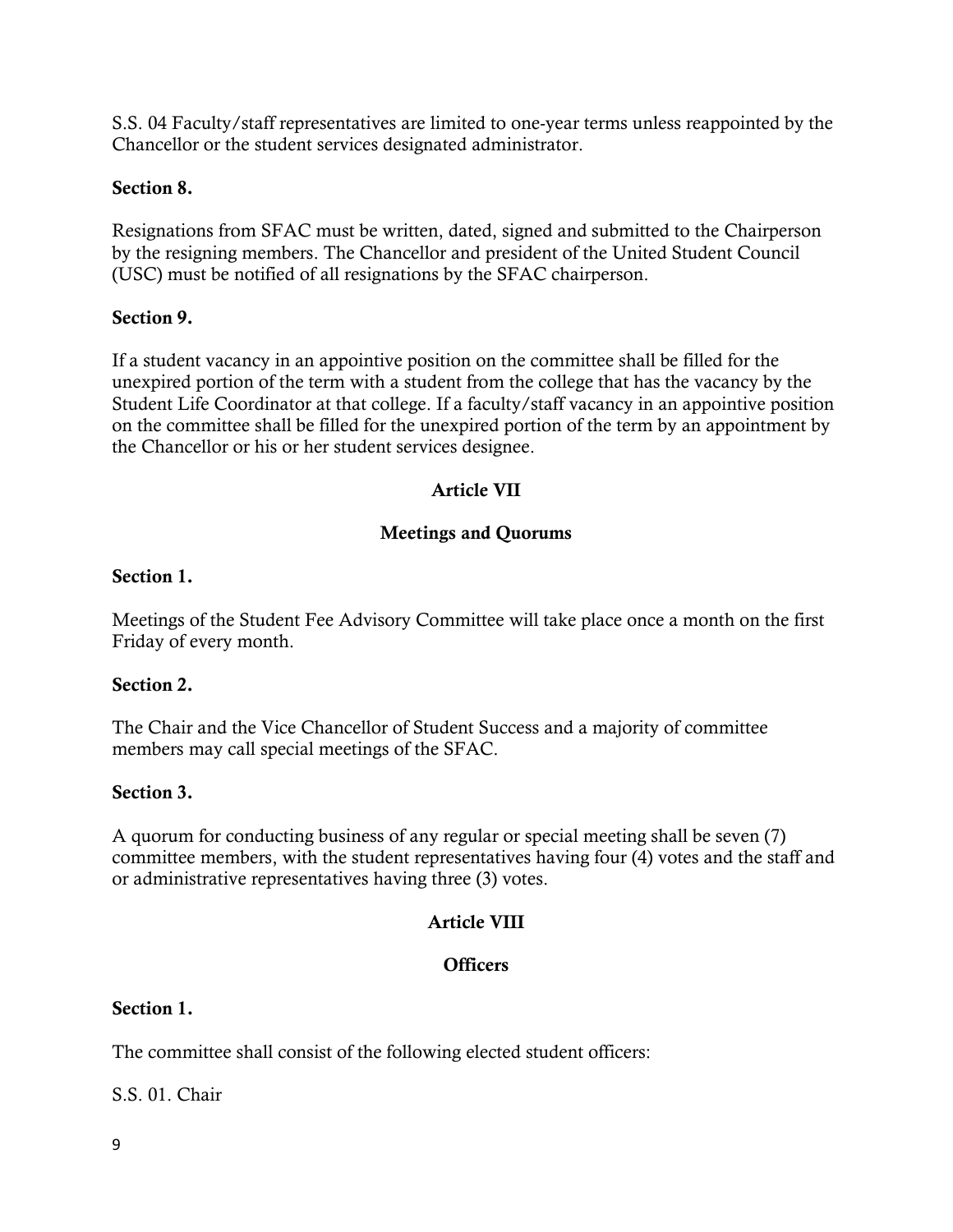## S.S. 02. Vice-Chair

## S.S. 03. Secretary

## S.S. 04. Treasurer

## Section 2.

Officers shall consist of 2 student members and 2 staff/administrative members. The chair or vice-chair must be a student.

## Section 3.

All SFAC officers will be elected by a majority vote. The Chair must call all meetings and preside over all such meetings.

## Section 4.

Should any of the committee officers fail to comply with the assigned responsibilities of their office, they will be relieved of that office.

## Section 5.

The vice-chair will act as chair in the absence of the chair.

## Section 6.

The Secretary must keep accurate minutes on all meetings of the Student Activity Fee Governing Board and make such minutes available to each member at subsequent meetings.

#### Section 7.

The Secretary must submit a list of current members and current officers, upon taking office, to the secretary of the Chancellor and Vice Chancellor of Student Success.

#### Section 8.

The Treasurer shall maintain financial records pertaining to the Student Activity Fee.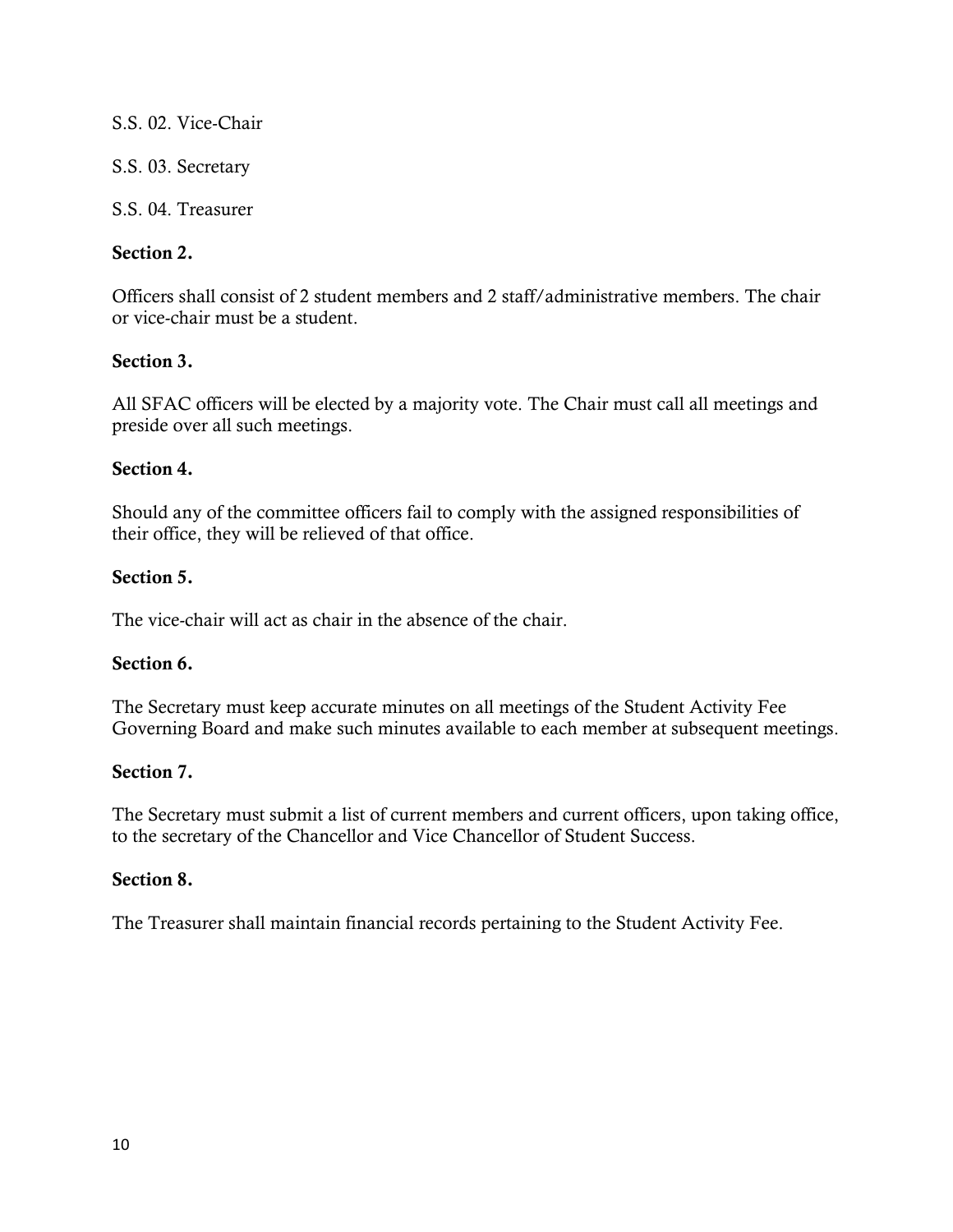## Article IX

## Duties and Powers

#### Section 1.

The committee shall study the type, amount, and expenditure of all funds generated by the student fees generated from the student activity fee.

## Section 2.

The SFAC shall meet with the appropriate administrators and the Board of Trustees concerning the Student Activity Fees.

#### Section 3.

The SFAC shall recommend, through a written report, the type, the amount and the expenditure of student activities fees to be charged on the next academic year.

# Article X

#### Amendments

#### Section 1.

This constitution may be amended at a special meeting by two thirds  $(2/3)$  vote of the membership, provided that a quorum has been met and the proposed amendment has been submitted in writing to the members at least two (2) weeks prior to the meeting.

#### Section 2.

Once an amendment has been ratified by the committee, it shall become effective immediately, and written into the constitution within thirty (30) days.

#### Section 3.

The Board of Trustees and/or administration of this District, may not amend, suspend, or abolish the constitution, by-laws or any standing rules of the Student Fee Advisory Committee of Houston Community College District without providing notice in at least thirty (30) days prior to such an action along with a written explanation to each committee member except in the case of an emergency.